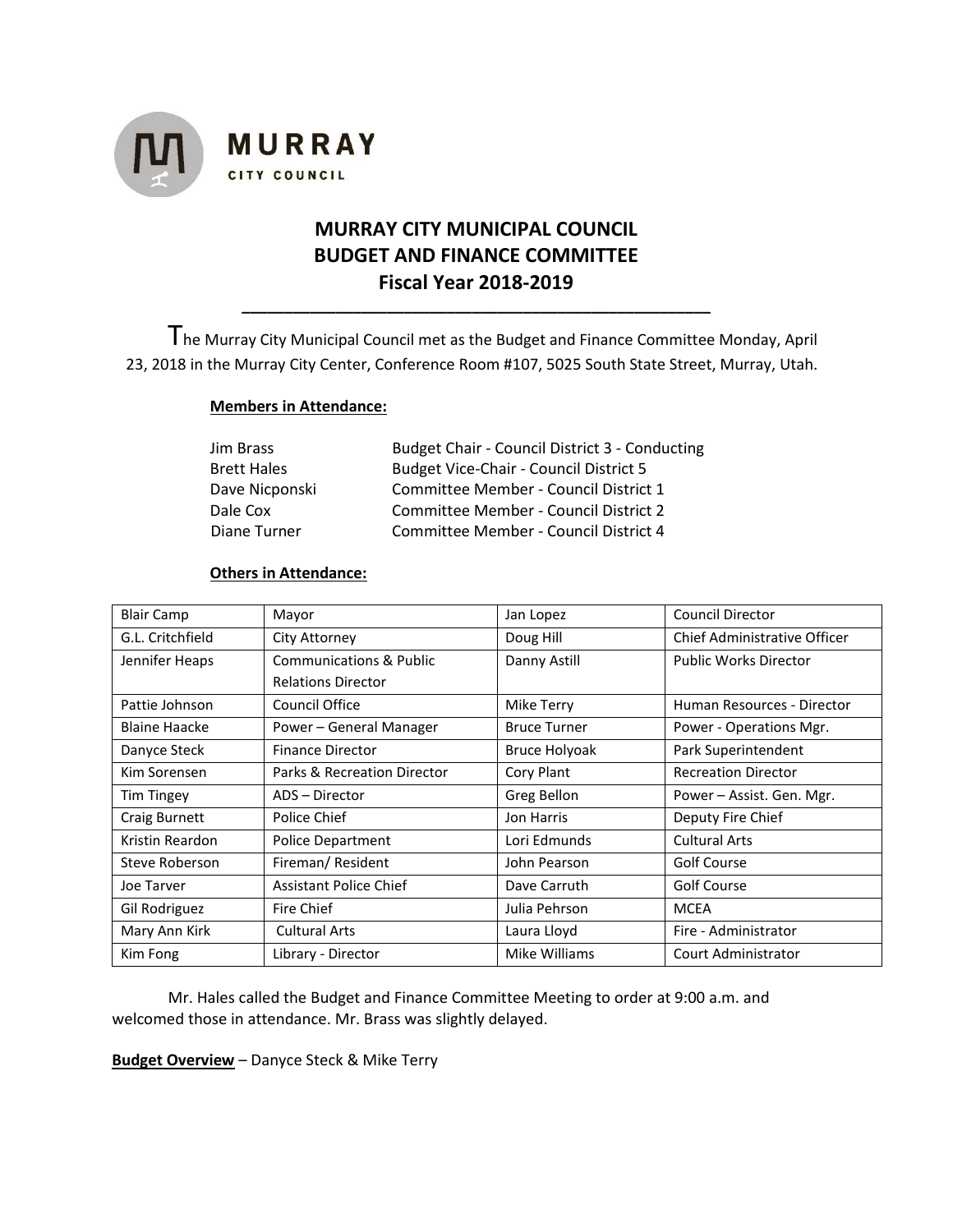Ms. Steck presented a 2018-2019 tentative budget book, reviewed the Table of Contents and noted the first section containing helpful documents, such as:

- Budget Highlights Pages 1-5
- Budget Addendum Page 6
- Budget Process Page 7
- Budget Calendar Page 8
- Organizational Chart Pages 9, 10

The Budget Addendum reflected donations, services and waived fees the city provided to other entities. A recommended increase was noted to the Boys and Girls Club of Greater Salt Lake, due to a request for additional funding to assist with building costs. The value of the increase would be equivalent to building permits and fees.

Ms. Turner asked if the Boys and Girls Club provided budget information requested in the past. Ms. Steck would get the information as soon as possible.

Mr. Nicponski asked how much funding the city provided to the club last year. Ms. Steck reported \$75,000. Mr. Nicponski affirmed the club would receive the same - with an additional \$50,000. Ms. Steck confirmed.

Mayor Camp reported the club requested the city waive building permit and plan review fees, which the city could not do; however, the increased contribution would be of great assistance to them for those costs. He noted \$25,000 of increased funding would come from the Power Fund, which Mr. Haack authorized.

## Fund Summary – Page 11

A financial table was noted that illustrated **estimated** beginning and **projected** ending fund balances for the city's major and non-major funds.

# Beginning Balances: • Fund Summary: General Fund \$9.8 million Capital Projects Fund \$5.8 million Ending Balances: • Overall Total Revenue: \$112 million • Overall Total Expenditures: \$114.5 million • Fund Summary: General Fund \$9.1 million Capital Projects Fund \$4.3 million • Overall Total in Reserves: \$40.7 million

Ms. Steck noted the ending balance as a city, overall, (not particularly just the General Fund), reserves would be reduced in FY 2019 by \$2.9 million to cover the difference. The General Fund would be reduced by \$1 million, which closes out the year at 21.3%. The state mandates a minimum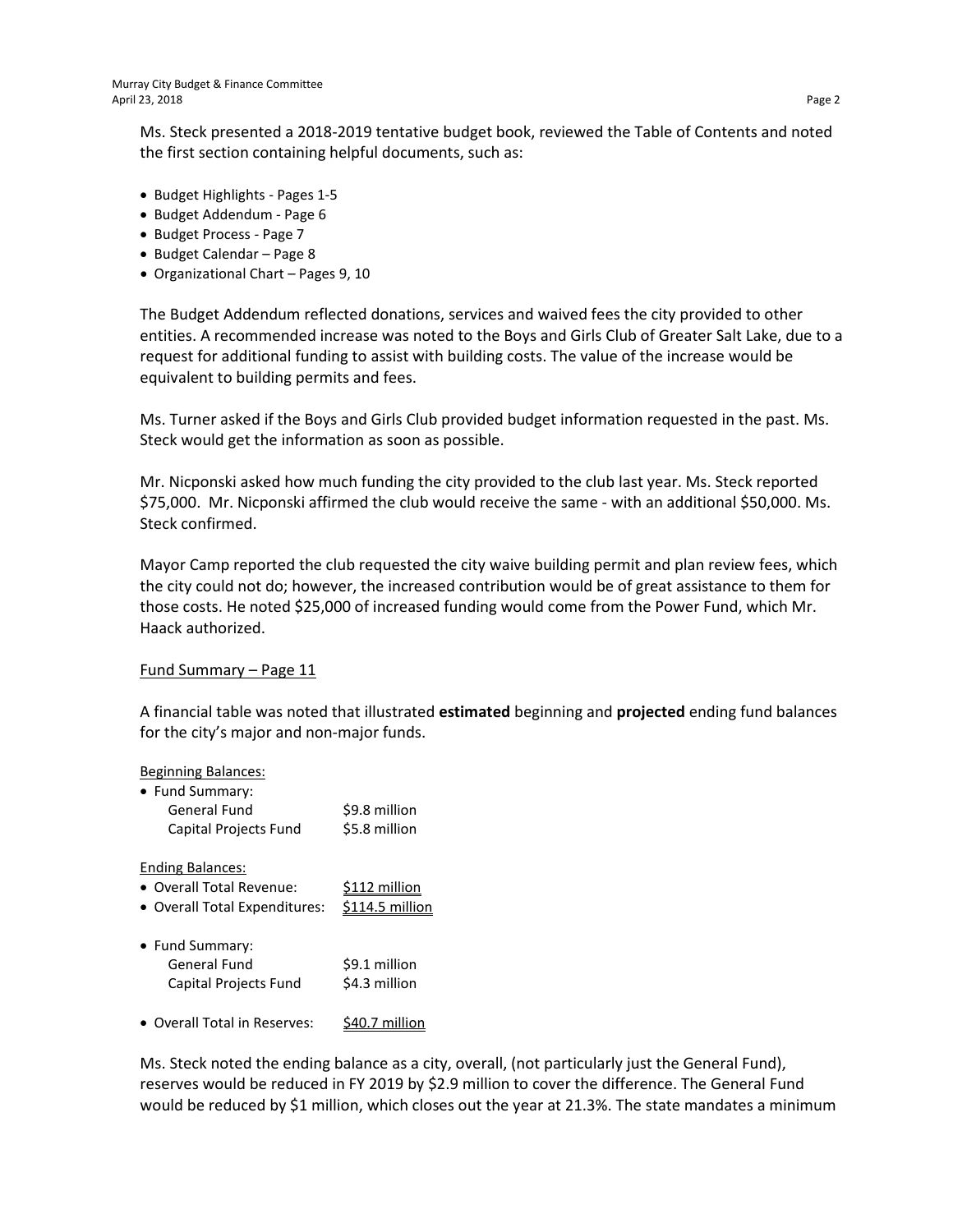of 5% and a maximum of 25% of current year revenues. Ms. Steck said new projects like the EMI Health facility, and Murray Crossing Apartments, would be contributing to property tax totals next year.

Mr. Cox asked if calculations included the anticipated property tax increase. Ms. Steck confirmed and said the entire tentative budget document was prepared with the assumption that a 45% property tax increase would occur. Mr. Nicponski affirmed the increase would provide \$2.8 million. Ms. Steck confirmed.

Ms. Steck provided an overview of the following to explain **reductions** and **buildup** in fund balances:

Use of Reserves:

- General Fund \$1.0 million
- CIP Fund \$1.5 million
- RDA Fund \$300,000
- Cemetery Perpetual Care Fund \$110,000
- Wastewater Fund \$2.0 million
- Power Fund \$4.2 million
- Parkway Fund \$31,000
- Solid Waste Fund \$211,000
- Storm Water Fund \$230,000

Reserve Buildup:

- Library Fund -\$493,000
- Water Fund (debt issuance) -\$6.2 million

## General Fund Summary

Ms. Steck noted General Fund sources of revenue, uses, transfers in and transfers out, use of contributions, and uses by department. She believes this year the city will contribute \$618,000 to offset the General Fund. See page 12 of the budget binder. She reviewed the following:

Revenue Assumptions – Information was used to compile the budget:

- Sales tax an increase of 3.5%.
- Option Sales Tax 3.0% over estimated collection of this fiscal year.
- Other revenues were conservatively held steady.
- Property tax an increase of 45%.
- Expected new growth in property tax.

Ms. Steck said the city has very low debt, is stable and has remained consistent over the last six years.

Compensation Study – As a result of the study, the following information was provided to explain shifts in pay ranges.

- In total, the city's ranges shifted upward 7.4%
- Ranges shifted upwards most in Parks & Rec (17%), Police (9%), and Public Works (9%)
- Range adjustments and implementation of a career path cost was minimal.
- Range placement was the majority of the implementation cost.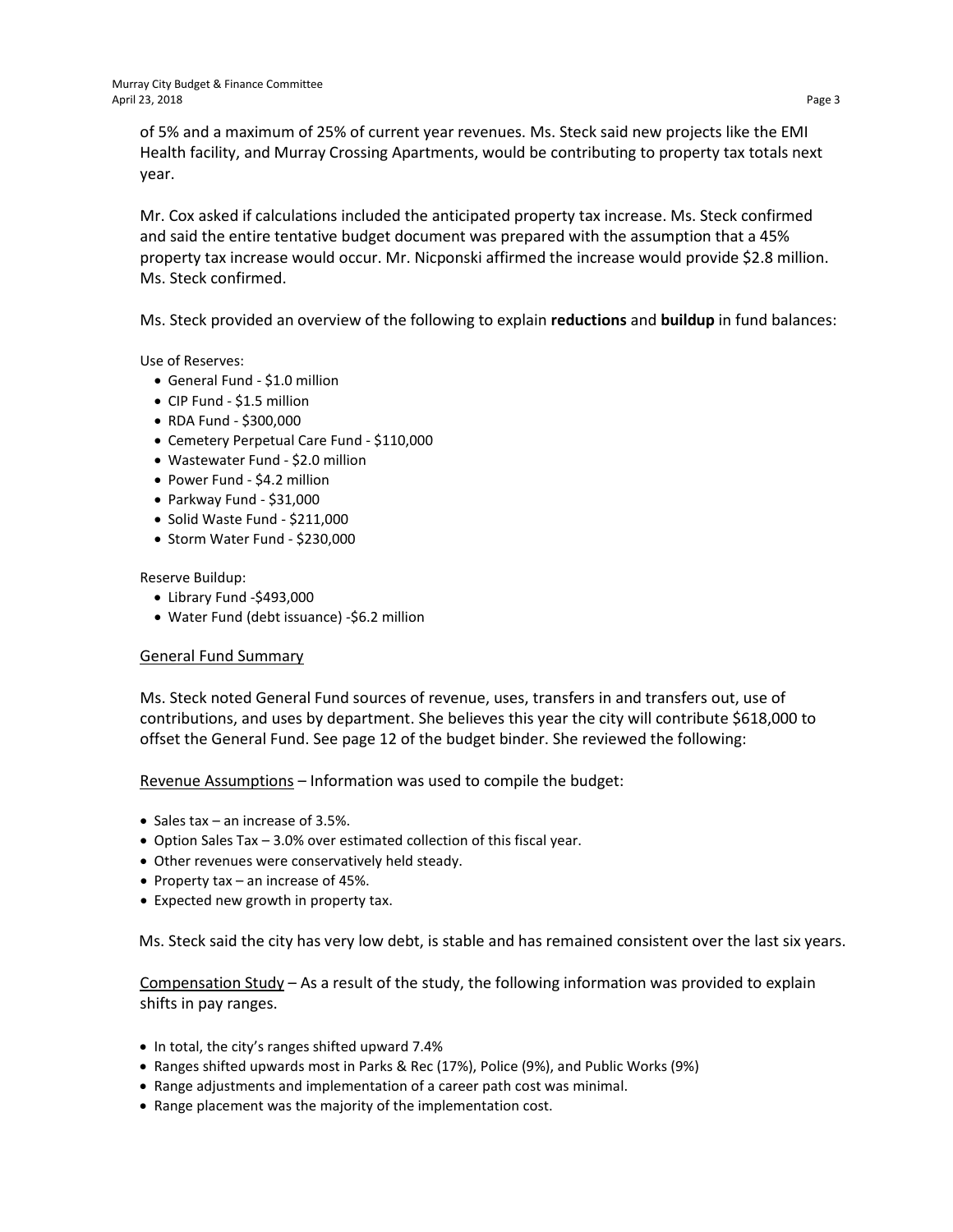- Adjustment cost to the General Fund \$625,000.
- Placement cost to the General Fund \$2.2 million.

Mr. Terry noted during lean times, the city allowed for smaller COLA increases along the way, which kept wages up with the market, therefore, some job titles would need to be adjusted higher, and some lower, as a result of the study.

Ms. Steck said employees would be given credit for their years of service, therefore, the placement cost, which was higher than the adjusted cost to secure employees who might otherwise quit for a higher paying position elsewhere. Going forward the cost would be approximately \$600,000 to \$800,000 per year to fund step increases. Adjusting pay ranges had a very small effect on the budget, however, placing employees in the correct pay range resulted in a more significant effect.

Mr. Nicponski wondered with 400 employees in the city, how many were affected by the study, and affirmed some employees would see large pay increases, while others may not. Mr. Steck confirmed the majority of employees were affected, with 46 positions shifting downward that would only receive a 2% COLA increase, and an estimated 275 to 325 employees would see major increases - in excess of the 2% COLA. She also explained a downward shift in pay range did not mean a cut in pay, but rather the potential for increased earning would end because certain long term employees were already at the top of the pay range and over compensated in the past according to the study.

2% COLA – Proposed increases are based on these common Consumer Price Index (CPI) entities:

- Zions Bank Wasatch Front CPI (Feb 2018) 2.6%
- Department of Workforce Services CPI (Mar 2018) 3.0%
- US Department of Labor Bureau of Labor Statistics for the western region (Feb 2018) 3.1%
- Ranges shift by 2%
- Cost to the General Fund \$500,000

Mr. Cox wondered if the 2% increase would be calculated after adjusted pay steps were made. Ms. Steck confirmed.

Mr. Hill noted the total cost of implementing the Compensation Study was \$2.8 million, which was equivalent to the proposed property tax increase of 45%; and said in theory, it could be said the increase would fund employee salary increases, with a large percentage for public safety.

Mr. Nicponski added the city was losing employees due to inefficient pay and thought employee compensation was important to the city. Ms. Steck agreed with Salt Lake City opening 50 new positions in public safety, the possibility of losing Murray police and fire employees was great.

Mr. Cox wondered when increases would go into effect. Ms. Steck said pay adjustments would be effective July 1, once approved, which would occur prior to Salt Lake City's hiring. Mr. Terry added employees would know within two weeks how their pay would change.

Insurance Premiums - Ms. Steck noted Mayor Camp's informative budget address, therefore, the following was reviewed as related to the budget:

• PEHP original bid was 11% higher than current year premiums.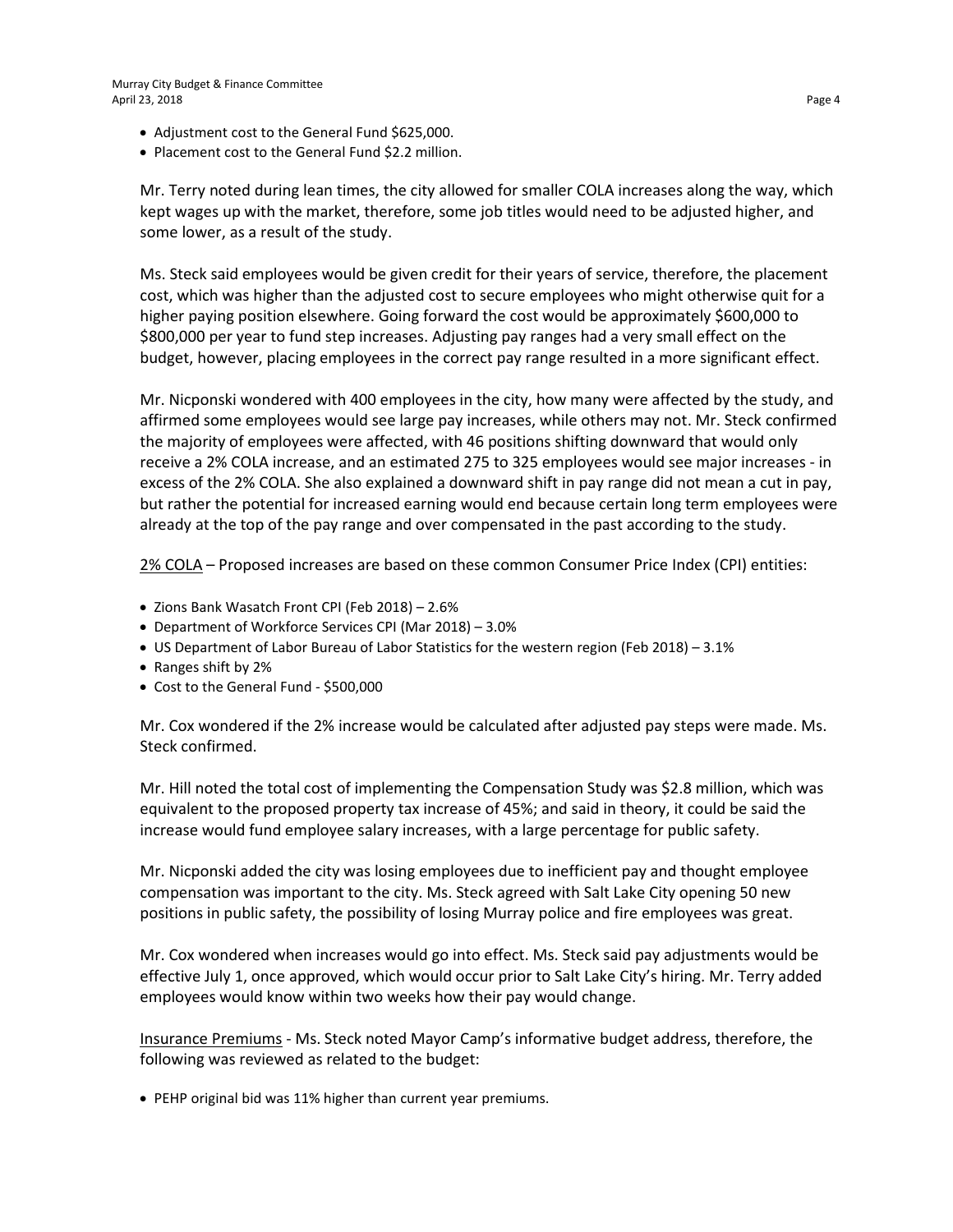Murray City Budget & Finance Committee April 23, 2018 Page 5

- City reduced benefits to capture a 3.14% savings.
- Prescription coverage reduced, maximum out of pocket increased, deductible increased.
- Total cost -\$225,000.

Mr. Terry compared Murray's insurance contributions to other cities and said Murray was slightly below average by paying 85% of insurance premiums. It was determined with the 11% increase by PEHP, out of pocket costs would go from \$4,000 to \$5,000 per person, and from \$8,000 to \$10,000 for families. Office visits would increase \$5, major medical would remain at 20% out of pocket after deductibles are met. He explained 80% of city employees would not be effected by the PEHP increase and continued education related to higher deductible Health Savings Accounts (HSA) would continue, which was considered a better plan for those with major health concerns. A lengthy conversation followed about how the HSA works and the benefits of having one.

New Positions - The following new recommended positions are included in the budget:

- Police Officer
- Battalion Chief
- 2 Crossing Guards
- Office Administrator II (PT to FR)
- Maintenance Worker
- Facilities Maintenance Supervisor

Total cost to the General Fund -\$490,000

- Electrician in the Water Fund
- Risk Analyst in the Risk Fund
- 2 Apprentice Line Workers in the Power Fund

Total Cost to the Other Funds -\$360,000

## Operations– the following increases were noted:

- *Class C Roads* –\$680,000
- *Fire department* –\$100,000 (Hexagon, GPS, computer equipment)
- *Other* inflationary increases
- *Administrative Services* Due to change in allocation

#### Debt Service, Transfers out, and Fund Balance

- Debt service increased \$535,000 for Fire Station 81 (short term, 12 years)
- Transfers out increased by \$650,000 Ms. Steck noted due to the \$5.8 million bond for the new fire station, an increase occurred but was transferred out. Therefore, in 2018 the transfer would be \$4.8 million.  $(510.6m - 55.8m = 54.8m)$
- Fund balance is estimated to be 21% at FY 2018 year end.
- Fund balance is budgeted to be 21% at FY 2019 year end.
- Use of reserves for FY 2019 is \$1 million.

In closing, Mr. Terry mentioned vehicle allowance, which was steady for 10 years after a significant decrease during the recession. However, in order to determine what other cities currently provide as a normal vehicle allowance by comparison, a survey was conducted in the surrounding areas. Mr. Terry found most cities pay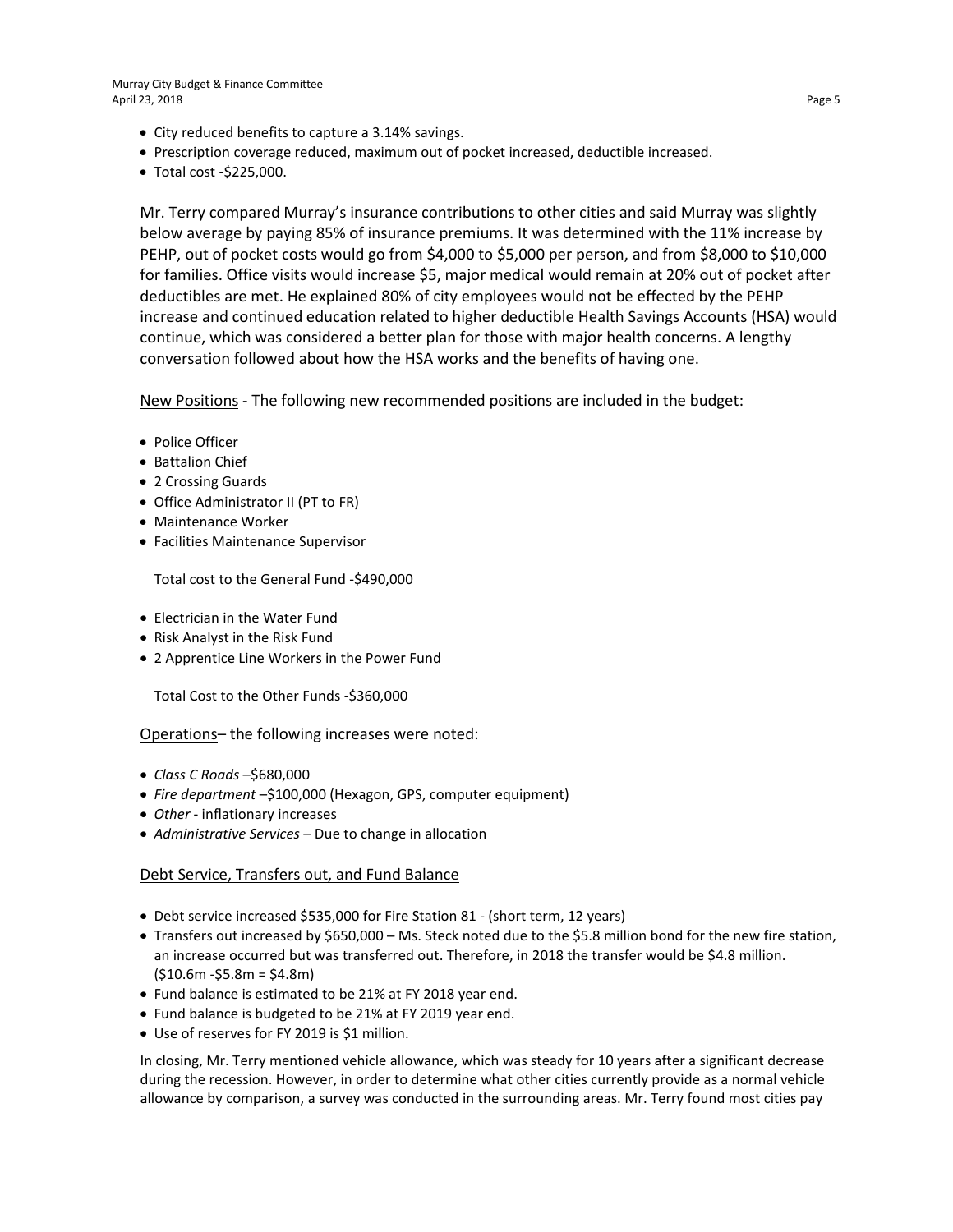\$300 to \$500 per month, where Murray provided \$50 to \$150 at the most. Therefore, an increase of \$350 to \$500, depending on usage and department, was recommended for the vehicle allowance line item expense.

Mr. Cox thought the increase was positive and would be overall far less than purchasing new vehicles.

## **Power Department** – Blaine Haacke

Power Fund - Mr. Haacke presented a balanced budget and reported the following anticipated sales projections:

- Residential sales \$10.3 million
- Large Commercial Customer sales \$17.7 million
- Small Commercial Customer sales \$4.6 million

Due to the lack of new growth in the city – related to power sales - an increase in revenue from FY 2018 is not expected. Part of the reason is the result of resident's good conservation efforts, a more significant reason is still related to the economic downturn in 2007-2008 as businesses recover. For example, the area near Burlington Coat Factory, where large commercial customers provide large loads and have closed their doors, even though business is picking up again.

Other sources of revenue were noted, such as, impact fees, contracted work and reimbursements; for example, upgrading transformers at the mall. In addition, pole attachments, which provided \$140,000 last year and are becoming more frequent and common nationally.

Funds of \$1.2 million allocated to the golf course last year - for irrigation work - continue to be reimbursed to the Power Fund, which offers \$41 million in revenue.

Expenses:

- *Power Plant Maintenance* Decrease of \$300,000.
- *Salt Lake County Signal Light Maintenance* contract Increase of \$200,000 per year. (The city utilizes the county due to lack of manpower.)
- *Miscellaneous, Tools and Supplies* Small increases were seen throughout the division.

#### Resources:

- Increase in resources at Hunter II Plant and two landfills \$1 million increase.
- Slight increase in power pool energy and power exchange.

Utah Associated Municipal Power (UAMPS) allowed the city to purchase power in advance for summer loads. Therefore, the following was purchased for high load peaks, per megawatt hour (MWh):

- June 15 megawatts (MW) \$27
- July 20 MW \$36
- August  $15 \text{ MW}$ \$38
- September 10 MW \$30

Mr. Bellon stated purchases were half the cost of the city's hydro resource, and in a normal year pricing was typically \$50 to \$70 per MW.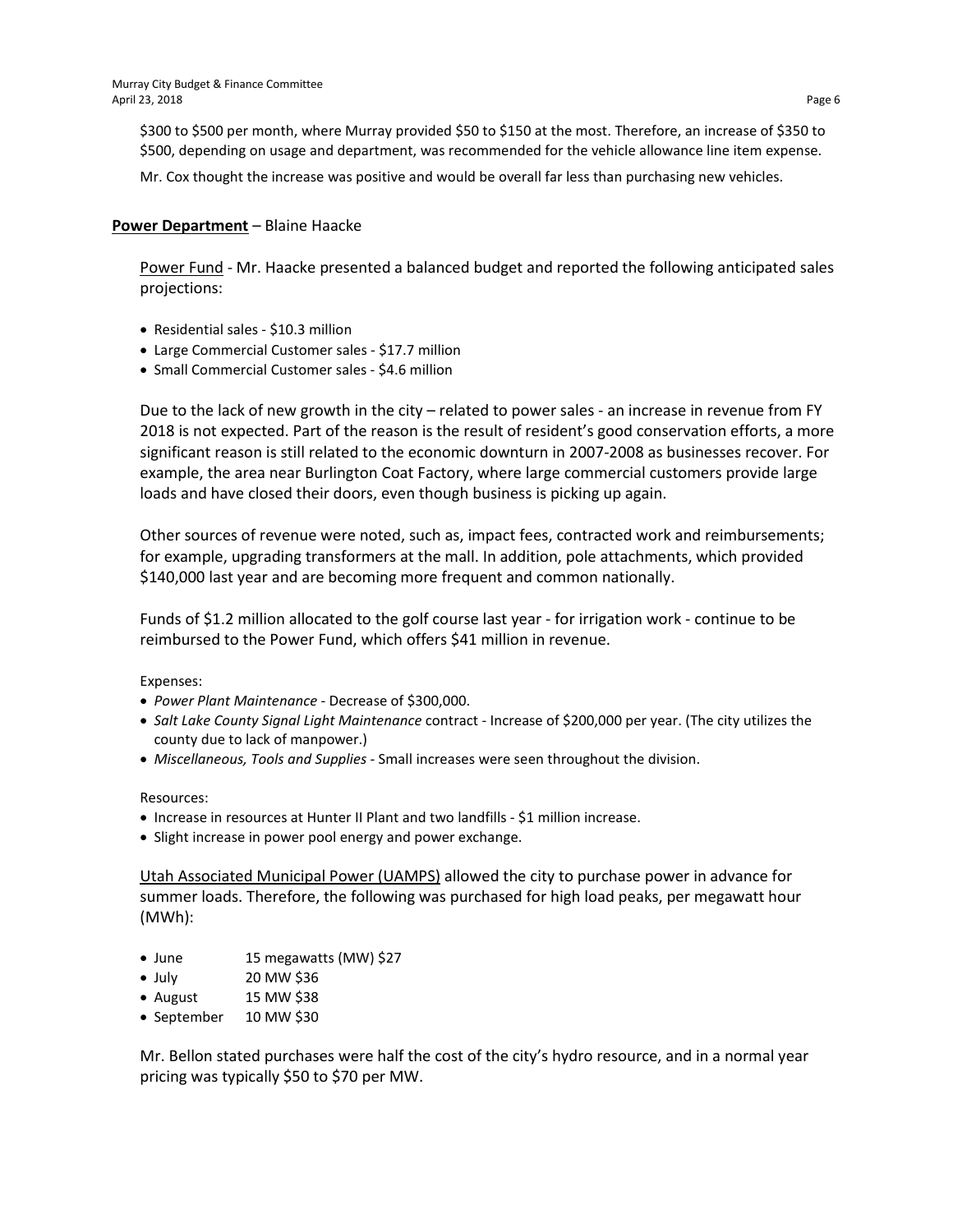Ms. Turner was pleased the city could purchase power in advance.

Mr. Haacke noted there would be some peak hours during summer months when purchasing additional power would be required to meet those loads, and pricing would increase as high as \$80 MWh. Power is not purchased hour by hour and this purchasing strategy of buying 90% of the load in advance, with this type of contract, has benefited the city for many years. Gas Turbines would also be utilized throughout the summer when needed to avoid paying higher prices. Natural gas prices were reported at \$1.77 per dekatherm, which was the lowest he had seen in seven years. At this price for natural gas, the city could generate power for \$29 MWh.

Mr. Haacke expressed optimism for all of the city's resources over the next 12 months and the market is not expected to fluctuate this year. He reported no need for call-back of power from Intermountain Power Agency (IPA), and negotiations are expected next year with a large scale solar firm to contract for 5-10 MW of solar energy. The hope is to offer efficient rooftop solar rates to residents, although he said the popularity and request for solar has slowed to one or two requests per month.

Mayor Camp said the city's residential rates are low enough, residents might find it hard to find the cost benefit of purchasing solar. Mr. Haacke confirmed the city's rates are 20% less than Rocky Mountain Power.

## Capital Projects

Mr. Turner said total Capital Projects are \$3.8 million with a decrease in vehicle purchases from \$870,000 to \$400,000 this year. Two bucket trucks and two pickup trucks need to be purchased, otherwise the fleet is in good shape for the next five years, unless unexpected circumstances occur.

Mr. Bellon said evaluation of the central substation is ongoing, as the facility continues to settle into the ground. Therefore, \$2.5 million was budgeted for the next two years, as decisions are made whether to relocate the substation further north or rebuild the sinking station. By comparison Bountiful City recently spent \$4 million to rebuild their substation. Mr. Haacke stated there is a one year lead time on the purchase of new transformers.

As a safety concern, testing power poles began three years ago and continues. Each year approximately 70 poles are replaced and the process continues. With regular job responsibilities and two retirements approaching, Mr. Turner discussed finding qualified youthful help and reported a need for two part-time positions that would eventually become full time.

# **Murray Library** – Kim Fong

Increases:

- *Staffing* As a result of the compensation study, the increase was significant because several employees were found to be underpaid.
- *Supplies* Major increase. She explained the last few years were financially challenging in trying to keep a balanced budget. Purchasing supplies and new books was frequently neglected and the hope was to catch up, improve and replace a great deal of material.
- *Adult and Children's Electronic Books* Ms. Fong said E-books tend to be expensive, however, they are in high demand. A substantial increase was noted to meet the needs and the popularity is not slowing down. A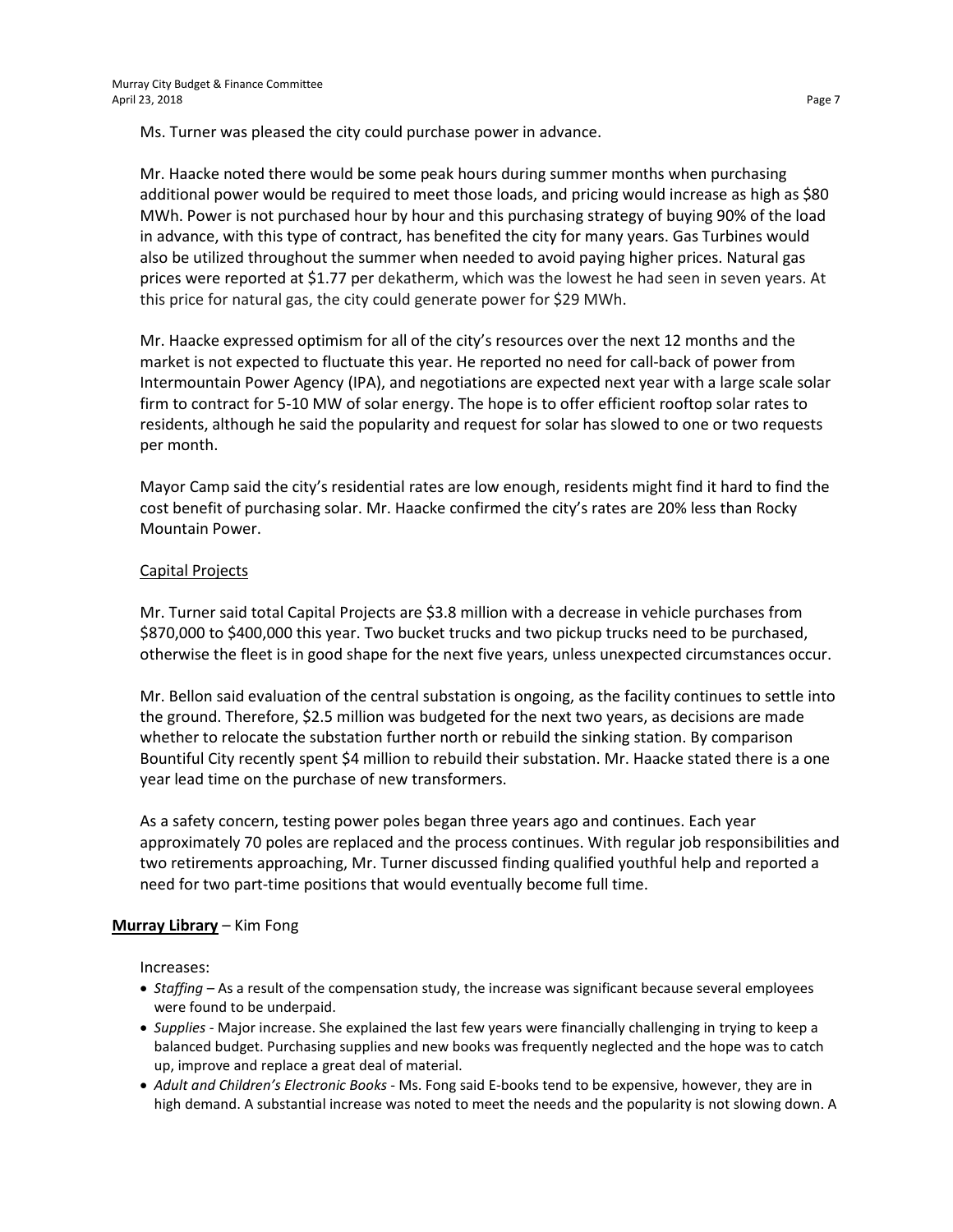Murray City Budget & Finance Committee April 23, 2018 Page 8

26% increase was noted in the circulation of electronic resources.

- *Reserve Build-up -* \$580,000 was budgeted with plans for a new facility. The amount is equivalent to a bond payment, should the city bond for \$10 million. Ms. Fong explained if the time comes to begin construction, reserves would be available. However, if new construction was not possible the funding could be used to expand and remodel the current building; although, space is limited and the city does not own the land.
- *Capital Projects* A total of \$120,000 was budgeted, however, Ms. Fong said she would rather get by and not utilize funds on continued building repairs if the library was going to move in the future. Funds could be utilized for the HVAC system if it fails again.

Ms. Steck said considering the property tax increase, Murray would still offer the lower rates than the county, which is a significant discount to its residents.

## **Court** – Michael Williams

There was not much change to the budget this year, however, a slight decrease was noted in *revenue.*

Costly challenges with the aging building continue, due to ongoing repairs and upkeep. Judge Williams explained the building was never intended for such high volume traffic of 300 or more patrons coming and going on a daily basis that use doors and restrooms continually. Main entrance doors, court room doors and carpets were replaced, due to high usage, and concerns exist regarding mold from previous water leaks. Ideas were noted about the possibility of relocating to a school building, however, moving information technology (IT) and security would be rather large expenditures.

Mr. Williams said credit card fees continue to increase, which are utilized for processing payments, and therefore, the best form of payment was on-line.

A discussion occurred regarding the need for a justice court in the city.

(Mr. Brass arrived and conducted the rest of meeting.)

## **Fire Department** – Gil Rodriguez

Mayor Camp announced his intent to appoint Jon Harris as Murray's new fire chief following the retirement of Chief Gil Rodriguez. Full support was shown by the council. Mr. Harris noted the following:

Increases:

- *Suppression Operations, Small equipment* \$96,500, due to a onetime purchase for new dispatch system, which would be in place this year.
- *Paramedic Operations, Ambulance Supplies* \$150,000, due to increased call volume.
- *Paramedic Operations, Travel and Training* \$23,000, in order to send another medic to school.

Decrease:

• Paramedic Operations, *Billing Contract Services -* \$40,000, due to a change in billing procedures.

Mr. Brass noted the budget was consistent and close to last year's actuals. Ms. Steck confirmed.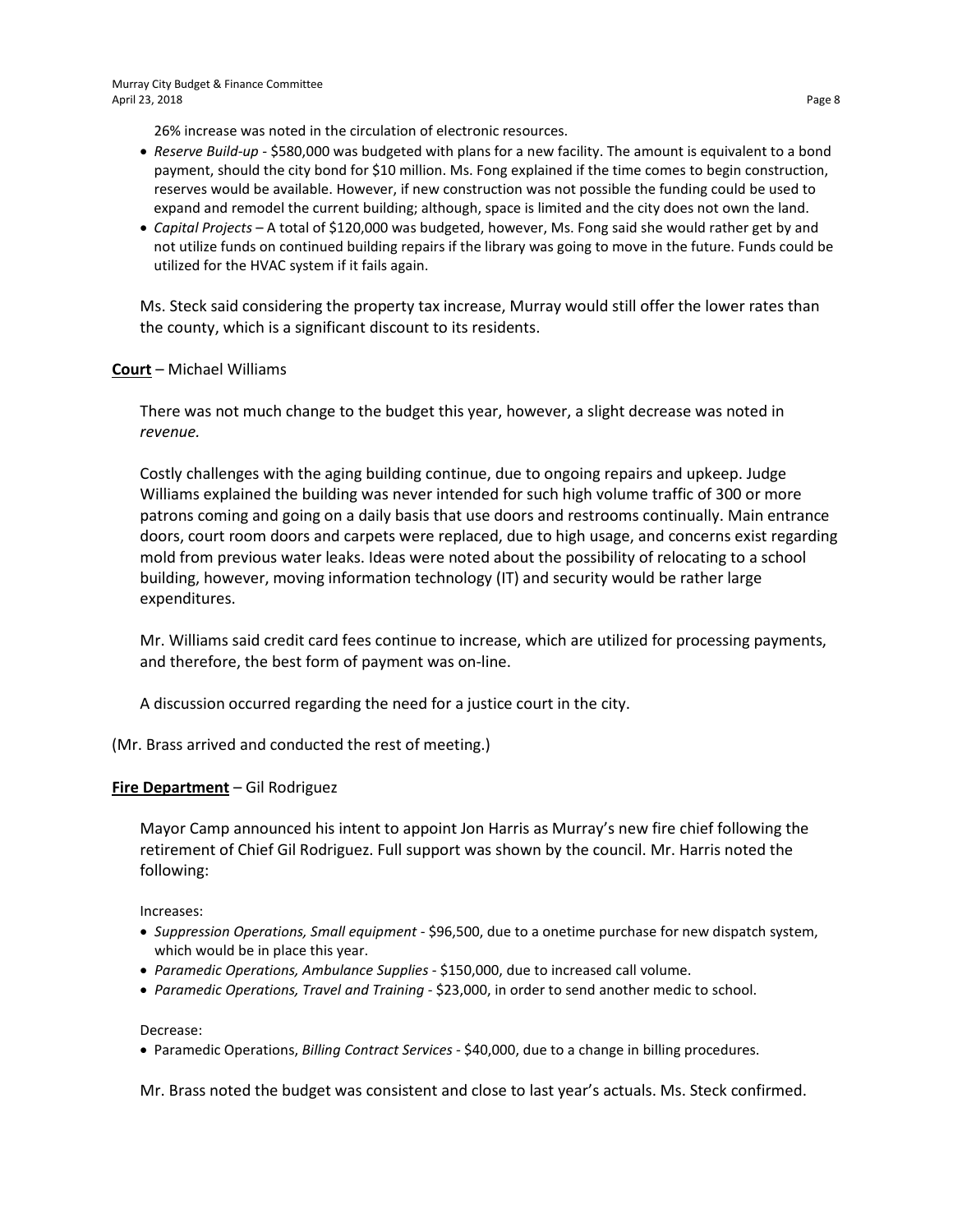Mr. Harris reported an ambulance was recently refurbished. The plan is to refurbish three or four more times before purchasing brand new apparatus.

A discussion occurred about succession planning, the future of the fire department, and the future of the city – in terms of fire personnel. Shift demands and overtime were discussed, with the hope of adding a new half-position, as well as, a full-time administrative battalion chief position to alleviate those stresses.

Mr. Harris said Murray and West Valley City were the two busiest fire departments in the Salt Lake Valley. Therefore, West Valley planned to construct a new fire station and hire 18 new people to meet demands.

A discussion occurred about the lead time in ordering, a new chasse for refurbishing the ambulance, as well as, purchasing and attaining, air packs, new fire apparatus and tower trucks, and how to extend the life of fire apparatus.

## **Human Resources** – Mike Terry

Mr. Terry provided a flat budget and noted the following increases:

- *Car Allowance*  \$4,200
- *Travel and Training* \$10,000 for staff, and city-wide employment training, as well as, training related to legislation that occurs every other year - located in Washington, D.C.

Mayor Camp explained the increase in *training* was related to risk management, which was a primary focus and a good investment city-wide related to sexual harassment.

A discussion occurred related to roll-out procedures on July 1, 2018, as a result of the compensation study and the time frame for putting new pay ranges into effect. In addition, the benefits public safety employees would gain was noted.

Mayor Camp recognized pay range changes were all contingent on council approval.

# **Attorney's Office** – G.L. Critchfield

Mr. Critchfield presented a flat budget for the attorney's office and said after personnel changes the office was fully staffed again. There were no budget changes to report.

## Risk Management

A flat budget was noted and a discussion occurred related to providing a more robust program in risk management for the city. Mr. Critchfield said it was not only important to reduce claims, but because Mr. Knight was overwhelmingly busy processing claims he had less time for addressing safety issues. Therefore, a request for the new position of a risk analyst was made who could assist in processing claims in order to free up time for Mr. Knight.

**Finance Department** – Danyce Steck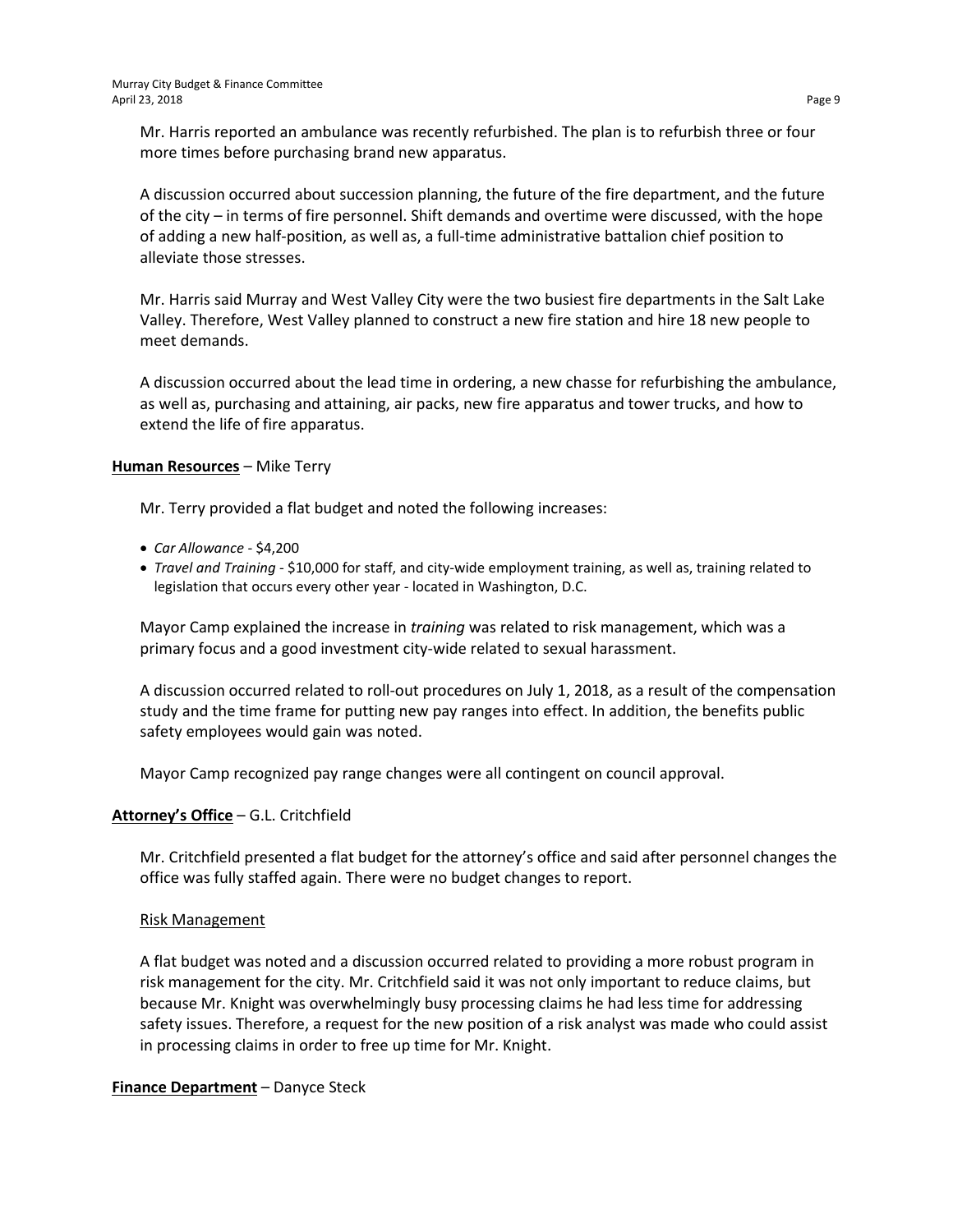Updated 5-year General Fund planning estimates consistent to the budget were presented. (See Attachment #1) Ms. Steck said the purpose for the updated review was due to the proposed property tax increase, and neighborhood meetings, which would be helpful for council to communicate effectively with residents. She explained going forward the next five years, property tax increases would be necessary because the city would not be able to sustain the budget beyond the year 2023, and meet state mandates maintaining a 5% reserve. The chart shows that the *ending fund balance* would be decreasing substantially, because reserves would be used to balance the budget each year. In addition, she suggested further civic engagement following the increase, which might be helpful as well.

Most cities incurred property tax increases of 3-5% per year to sustain volatility. Based on increase assumptions for Murray, with projected growth in mind she reviewed *revenue*, *expenses* and *transfers in* from utility funds. (See Attachment #2). The following was noted:

- *Expenditures* 3% increase to *personnel,* and a 1% increase in *operations*.
- *Debt Service -* Estimates included a \$30 million bond for a new city hall building.
- *Transfers out -* Described as what would be needed to transfer to the Capital Project Fund in ordering to fund projects such as, *equipment* and *facilities maintenance*, as well as, *parks*, and *streets*.

Ms. Steck stressed the need to ensure constituents understanding of how property tax increases occur – whether one large increase all at once, or smaller gradual increases over several years. Had the city initiated a 3% property tax increase every year, over the last 12 years, total impact would have been less than what is now required - with a larger increase. And, the city would have gained revenue over time to take care of the issues at hand.

Mr. Brass recalled feedback from residents when the last property tax increase occurred – constituents preferred small regular increases over time. He asked Ms. Steck if the estimated 1% increase in property tax revenue included taxes from new buildings. Ms. Steck confirmed. Mr. Brass wondered what the estimate on property tax revenue from Security National might be as related to future growth impact. Ms. Steck thought once the facility was no longer an RDA, and was completely built out, revenue would be substantial, which would alleviate concerns.

Ms. Turner wondered if the Truth in Taxation process would be necessary each time an increase occurred, should the city propose yearly increases of smaller amounts. Ms. Steck explained, a public hearing would be required, but not district meetings because typically when residents understand a 3% or 5% annual increase, which results in a \$15 to \$20 increase per year, it does not warrant the uprising of concern about over taxation - as opposed to reading about a 45% increase. Therefore, educating citizens about a one-time increase is imperative for understanding that the 45% increase is not 45% of their entire property tax bill - but rather 45% of a very small portion of the bill.

Mr. Brass thought providing accurate information during neighborhood meetings would be beneficial, as well as, educating residents on the city's website.

Ms. Steck explained 5% of \$9 million is approximately half a million dollars per year, to supplement the General Fund, would provide services the city needs, and also takes care of inflationary increases. The city will work with a consulting organization that specializes in assisting cities with strategic planning, marketing, and advertising, to campaign the message in a positive comprehensive way. It is important to be responsible - but it's also important to address the needs of the community as well.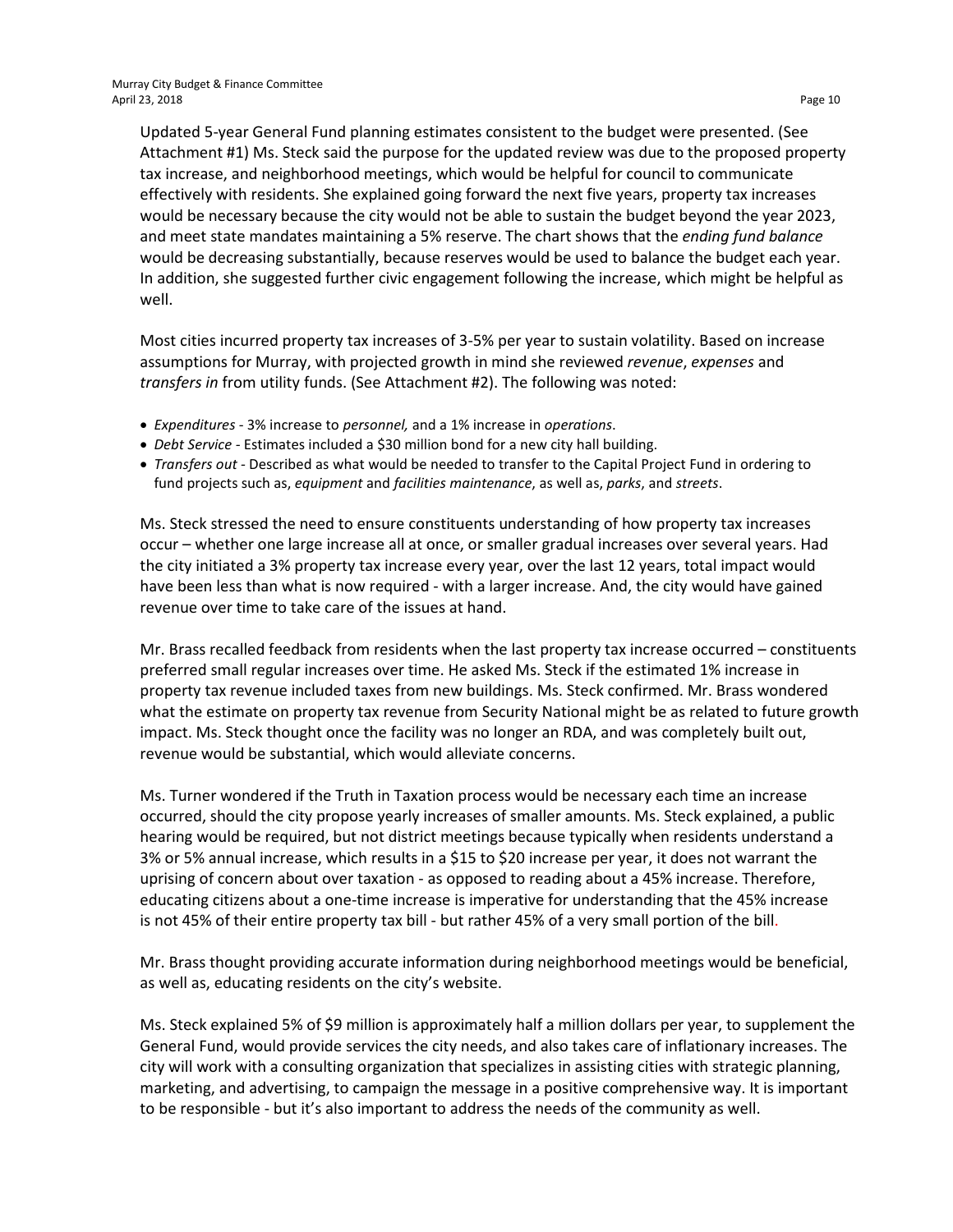Mr. Cox wondered if the newspaper advertisement would convey a 45% increase, and would the article explain what the increase actually equates to in dollars and cents. Ms. Steck confirmed and said an additional ad would run parallel to the state required add, which would be less inflammatory and provide helpful details related to understanding how the increase is actually implemented.

# **Public Works** – Danny Astill

# Streets and Engineering Departments

Flat budgets were reported for both departments, and there was nothing pressing to report. Both departments anticipate changes this year in *wages and benefits*, due to the compensation study.

# Capital Improvement Project Fund (CIP)

Vehicles approaching 20 years in age need replacing, which includes trucks, snow plows and salters.

Mr. Astill reviewed the Capital Improvement Project List (CIP) on page 86, where he noted \$3 million for *streets* and *engineering* projects that would occur in 2019. Slurry seal projects, overlays and rebuilds were noted.

Mr. Hales discussed safety concerns related to aging sidewalks and repairs and wondered when projects would be addressed. Mr. Astill explained yearly funds received for sidewalk repairs were limited, therefore, great effort was made to utilize funds in one large area at a time, within the contractors cost proximity. Once completed, funds are reevaluated before moving onto the next area, with the hope of getting all broken sidewalks replaced over time. He said if residents request a broken sidewalk repair, the city would remove sections at no cost, however, homeowners would be financially responsible for replacing concrete. In addition, if street trees are discovered to be the cause for lifted or cracked sidewalks, the city is required to first remove trees - before removing concrete, although, most citizens do not want to see trees removed.

The discussion continued about where and how sidewalk replacement projects are prioritized, based on information related to sidewalk studies that have been conducted. Mr. Astill said in summary, there was not enough funding to keep up with the demand.

Mayor Camp said the CIP Committee recommended funding of \$400, 000 be allocated for sidewalk projects, which was previously \$250,000. Ms. Steck overlooked the recommendation and said she could amend the tentative budget by transferring \$400,000 from reserves to the *streets* budget as soon as possible. There was a consensus of council members for the transfer.

# Water Fund

- *Staffing* A new full-time position for a licensed electrician who would be qualified to work on all city water equipment was requested.
- *Professional services* A minor increase occurred due to required lab testing, which would occur out of state.
- *Bond Proceeds* As part of the Water Master Plan, rate increase requirements, and the urgent need to rebuild two wells, a bond of \$8,600,000 was requested. A third well is currently under repair in order to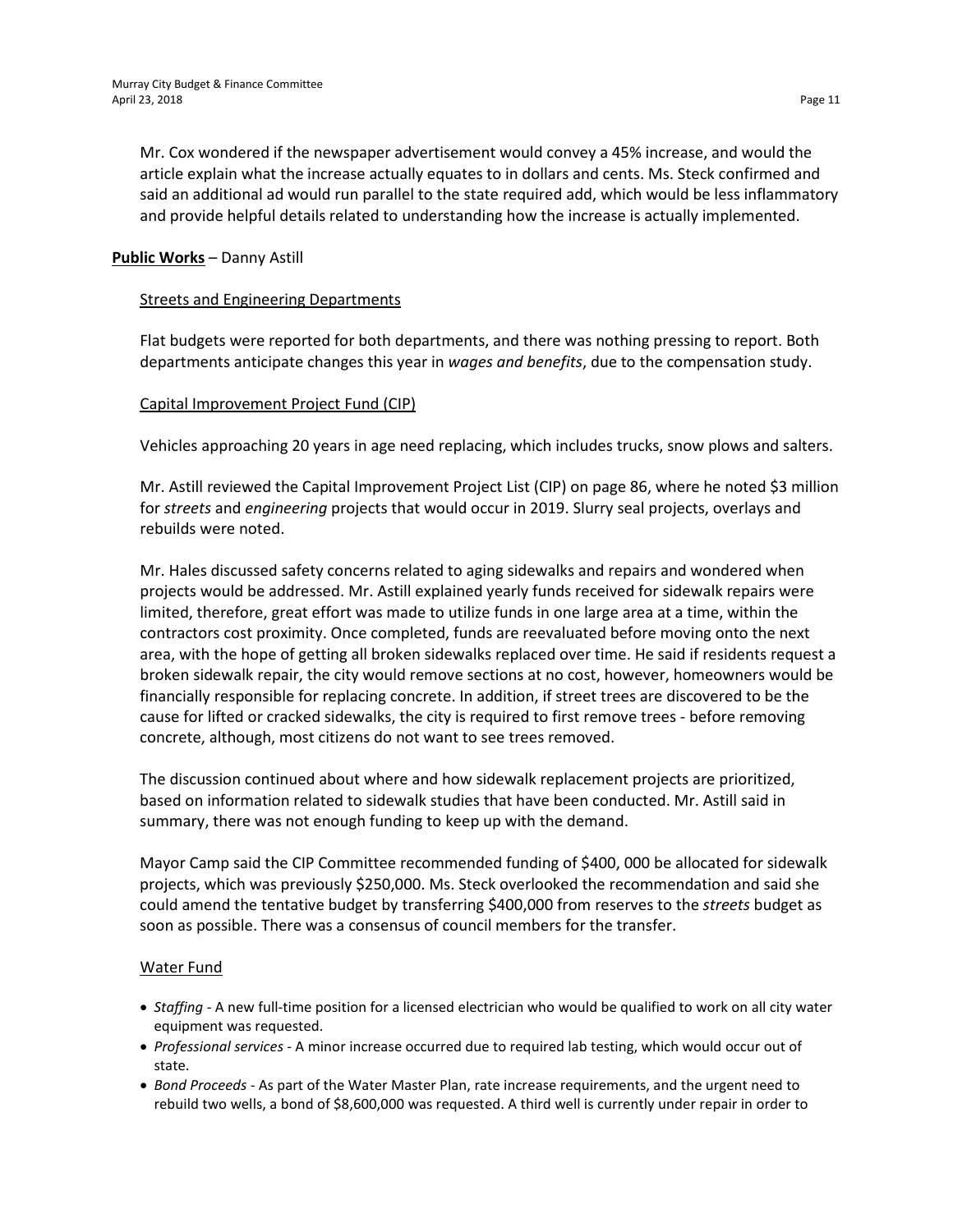meet summer needs, and the hope is to get wells rebuilt over the next 3-4 months.

## Waste Water Fund

There was not much change to base budgets, with the exception of a rate increase at the Central Valley Water Reclamation Facility (CVWR) due to plant reconstruction. New required standards mandate the plant be upgraded in order to meet future needs. Mr. Astill said the city is in a good position to meet funding requirements.

# Solid Waste Fund

Due to increasing recycling costs, a rate increase is inevitable within the next year. A representative from the Trans Jordan Landfill would be coming to a Committee of the Whole work session in May to provide details regarding inflationary recycling costs that will affect solid waste fees. Ms. Steck confirmed Rocky Mountain Recycling was estimating a 300% increase in order to meet their own increased expenses.

Mr. Hill mentioned the city's contract with ACE Disposal and reported the city would share 50% of those cost increases.

Mr. Brass confirmed recycling costs were inflating, due to collapsing recycling markets, particularly in China, who closed the door on recycling plastic. In addition, there is no longer a market for recycling paper, which is being warehoused at Rocky Mountain Recycling. He stated there is no way to avoid the increase, which would affect everyone. Therefore, at what point do citizens decide whether to spend extra money for recycling. Putting a stop to recycling, means landfills meet capacities quicker so balancing the cost for recycling was important. For instance, tipping fees for garbage is \$31 per load, compared to recycling at \$50 per load.

Mr. Astill thought if tipping fees became extremely high, new uses and processing ideas for waste would eventually be determined.

Mayor Camp agreed the amount of recycling material going to landfills was startling, which was affecting the life of the landfill. The conversation continued regarding contaminated recycling cans affecting 50% of truck loads, which had to be taken to landfills instead, and the importance of educating the public. For example, any rain water inside of recycling cans contaminates the whole can, affecting the entire truck load. Ms. Turner thought citizens would be disappointed if they had to stop recycling, therefore, re-educating the public was imperative.

# **Storm Water**

There was not much change to report regarding the budget. However, a new master plan is underway in order to evaluate rates, and move forward with additional projects. A tremendous amount of good was done with the first bond issuance, with only a couple of difficult projects to be finalized, such as the Utahna project. Resolving the nutrients contamination problem is challenging and costly, however, the investigation process continues and several long term solutions are being considered.

# Central Garage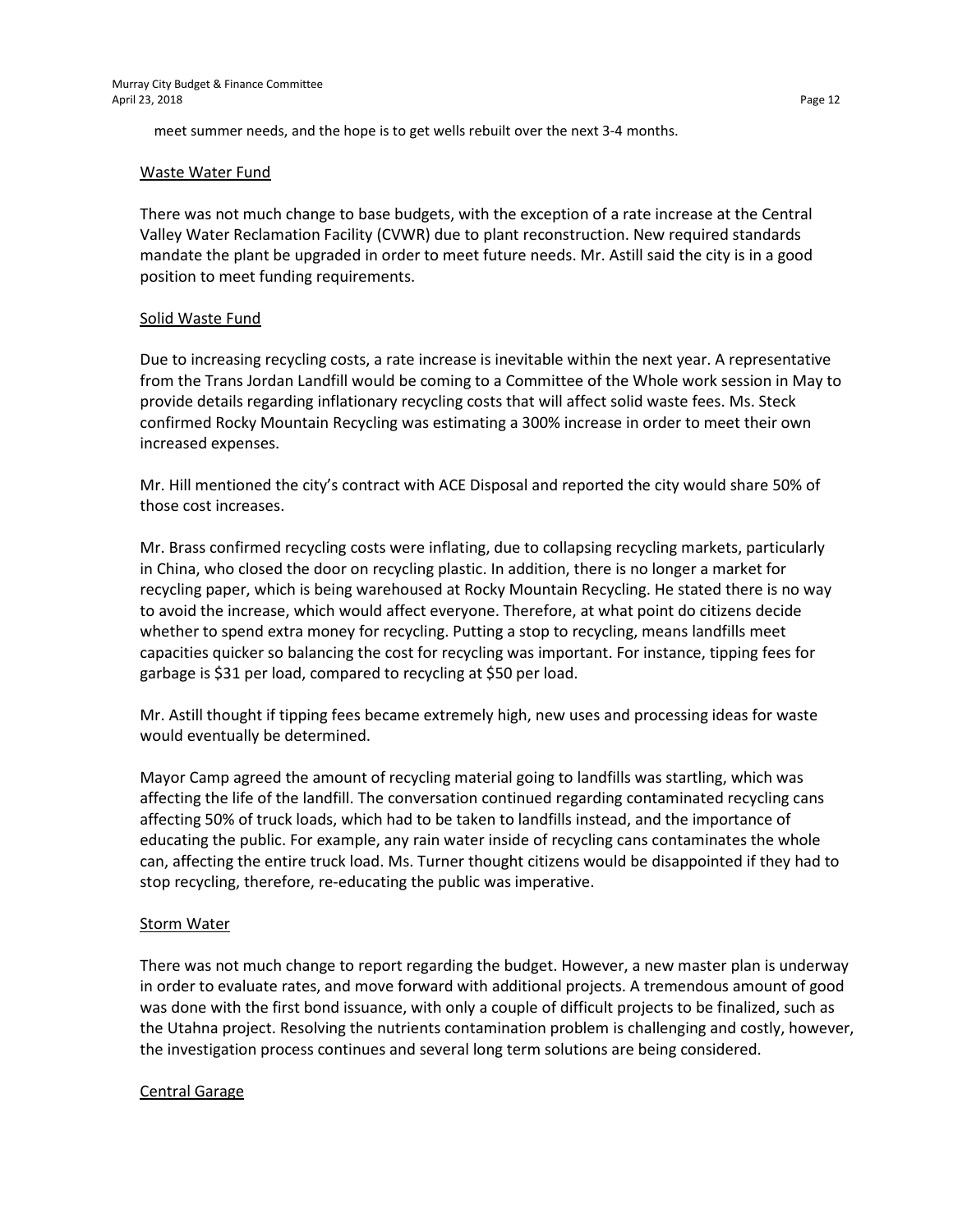There was no change to the budget. Mr. Astill said the garage provides a great service to the city, and as the end of the budget years grows near, vehicle repairs slow down.

**Parks & Recreation** – Kim Sorensen

Parks – A mostly flat budget was reported with only few increases:

- *Wages and benefits* One additional maintenance worker was added.
- *Operations*:
	- *Car Allowance* New director position.
	- *Jordan River Commission –* Membership fee of \$3,700 in order to participate in state funding.
	- *Fun Days* \$40,000

Mr. Nicponski inquired about the aging ice rink facility and run down restroom conditions in Murray Park. He wondered what could be done to improve, replace or create something better since the hope was to have a splash pad there.

Mayor Camp said it would be wise to complete the Murray Parks Master Plan first, in order to address the area at best. Mr. Brass agreed the heavily used restrooms needed refreshing.

Mrs. Turner asked if there was funding to remodel restrooms. Mr. Sorensen replied there was no funding at this time, however, Mayor Camp included the project in the coming Murray Parks Master Plan.

Park Center - A mostly flat budget was reported with the following increase:

• *Facilities maintenance -* Minor increase to provide wage increases for part-time employees.

Recreation - A mostly flat budget was reported with one minor increase:

• *Wages and benefits* - 10% increase for part-time wage increases.

Arts and History – Generally a flat budget with the following changes:

- *Wages and benefits* 17% decrease to due to the retirement of a full time employee.
- *Local Arts Grants* An increase of \$35,000 was noted for distributing grants, because of grants received.

Outdoor Pool - A flat budget was reported.

Senior Recreation Center - A flat budget was reported.

Cemetery - A flat budget was reported, however, Mr. Sorensen addressed the need for an additional niche, due to lack of space. Funding of \$110,000 was noted, which would come from the *Perpetual Care Fund* and the niche would generate \$220,000 in sales.

# Capital Improvements Projects (CIP) List

Mr. Sorensen said there was excitement about CIP this year and noted a few projects: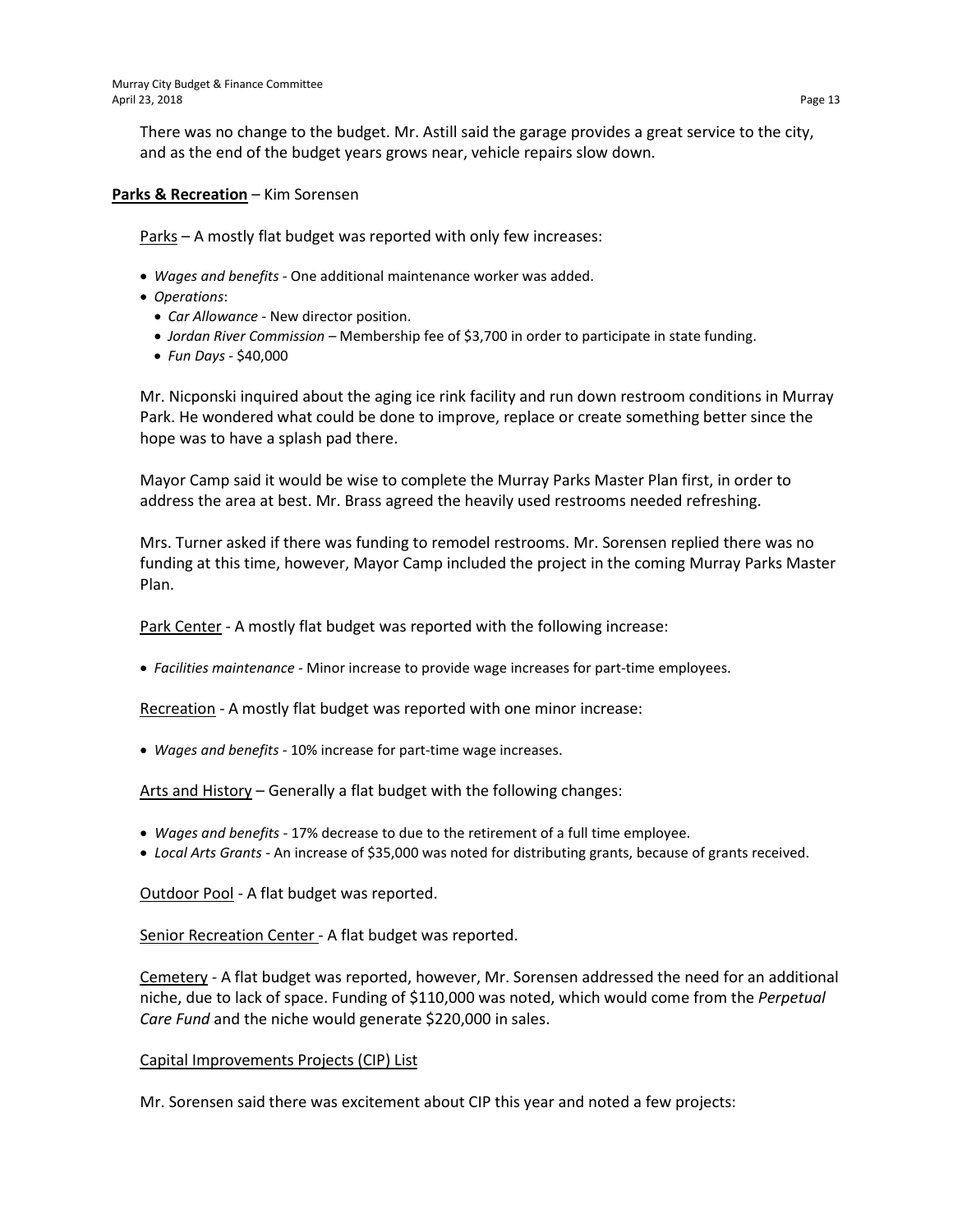- *Parks Department* \$125,000 for parks equipment, and \$50,000 for vehicles.
- *Park Center* \$75,000 to replace aging exercise equipment.
- *Senior Recreation Center* \$20,000 for equipment.
- *Parks* \$1,110,000 to be divided among certain parks for several projects.
- *Parks and Recreation Master Plan* \$100,000

Mr. Cox wondered about seating improvements at Ken Price. Mr. Sorensen confirmed concrete seating in the grandstand was breaking apart, but it was determined after evaluations, seating was still safe. Reconstructing and repairs would come in the future, and would be costly.

#### Murray Parkway Fund – Golf Course

- *Wages and Benefits* Slight increase for new superintendent position, and with one less employee, an increase to part-time wages occurred.
- *Infrastructure* \$110,000 needed for a new driving range net poles were purchased last year.
- *Equipment* \$200,000

Ms. Steck explained the city subsidized for infrastructure over past years, however, this year the city would subsidize operational costs as well, which would be monitored. She noted the necessary \$60,000 transfer from the General Fund to the Parkway Fund. Infrastructure subsidized by the CIP Fund was noted and the hope is to provide enough revenue to cover all summer operations.

Mr. Brass said the Jordan Parkway exists, because golf course reserves were utilized, so he thought subsidizing the golf course was only fair. Mr. Sorensen agreed.

Ms. Turner wondered about upkeep and maintenance costs for the Canal Trail. Mr. Sorensen said costs were minimal, so there was no need for additional funding, or additional employees to maintain it. A parks employee visits the trail once a day to monitor the trail and pick up trash. Signs are now in place explaining trail rules, including hours of operation and there was only positive feedback from residents.

# **Administrative & Development Services (ADS)** – Tim Tingey

The General Fund by department includes eight divisions.

#### ADS Administration

• *Staffing –* A facilities maintenance supervisor position was requested, in addition to a cost effective parttime position to provide improved office cleaning at city hall.

#### Treasurer

• *Equipment Maintenance* – Increases needed in multiple divisions for utility billing machine, and inflationary credit card billing.

## Recorder

Due to a number of changes in this division, Mr. Tingey explained some line items were transitioned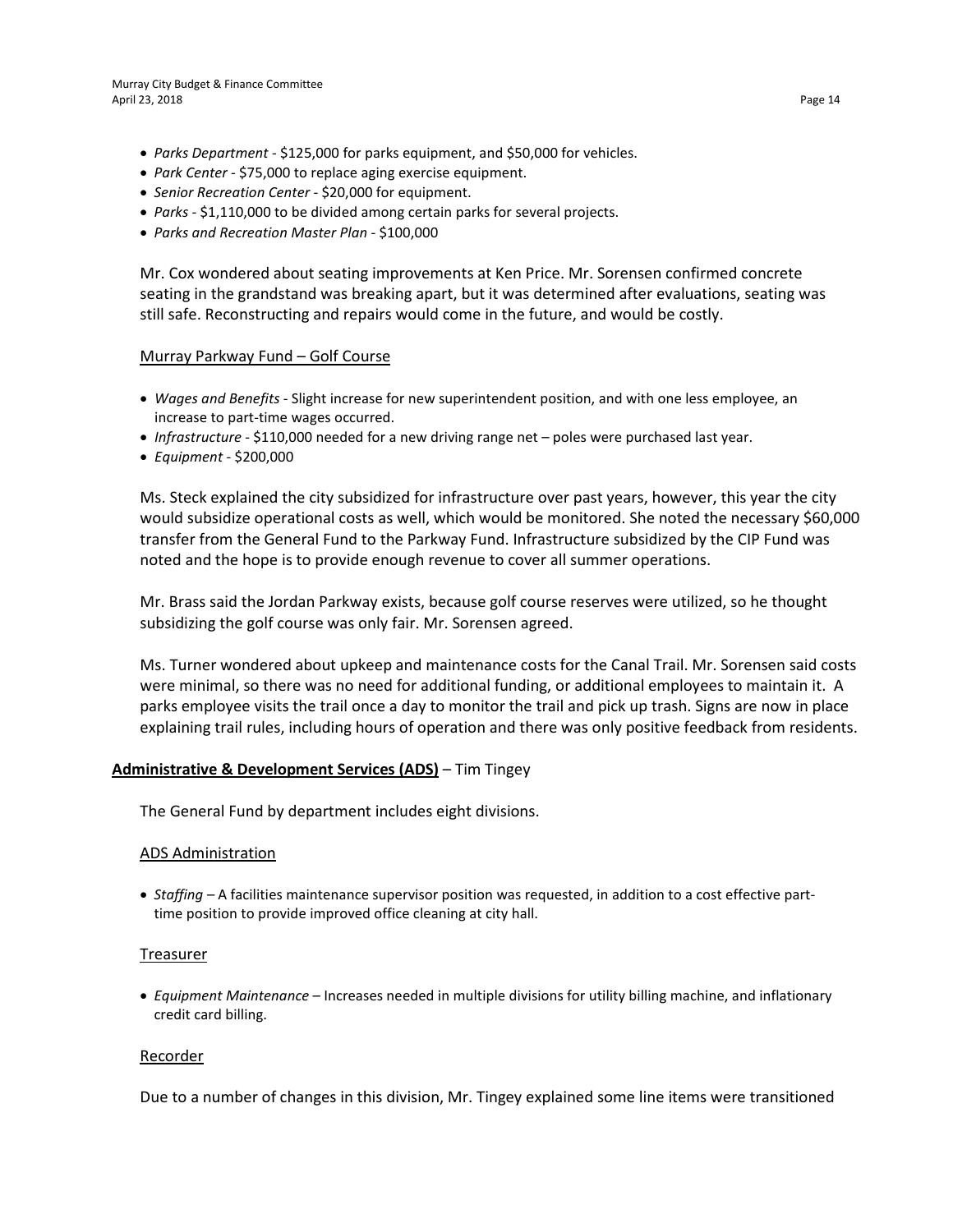to the *Facilities Management* division, where a new deputy recorder/purchasing agent would be hired. The following was noted:

#### Increases:

- *Postage -* Due to the rise in issuing passports.
- E*quipment Maintenance -* Related to reoccurring copy machine needs.

#### Decrease:

• *Elections* – There are no elections this year.

Information Technology (IT) - Very stable budget with the exception of the following increases:

- *Equipment Maintenance*  Due to a malfunction that occurred with installation of new software.
- *Software Maintenance* A one-time charge of \$50,000 for transitioning to new Microsoft licensing program to accommodate multiple devices, providing long term savings.

#### Geographical Information Systems (GIS)

#### Increase:

• *Travel and training* – Usual training with the addition of one new staff member. Some funding to come from *professional services* account for training needs.

#### Decrease:

• *Software Maintenance* – The contract with City Works was renegotiated providing a reduction of \$13,000.

#### Building Inspection – Increases:

- *Uniform Allowance –* New inspector and plans examiner needs.
- *Professional Services* \$5,000 due to upcoming larger projects.
- *Cell Phones* \$2,400 for Surface-Pro technology required in the field.

#### Community Development - Increases:

- *Travel and Training –* \$1,900 for continued education, and training for new city planner.
- *Professional Services* \$9,000 for live stream technology during planning commission meetings.
- *Planning Commission Pay* \$2,500, commissioners and hearing officers have not received wage increases in 11 years.
- *Economic Development Corp. of Utah* \$2,500 due to funding modifications for material and information.

#### Facilities

• *Facilities Management Division* - Mr. Tingey expressed the need for creating the new division within his department for continued assessment of city buildings. He explained, Facilities Manager, Jeff Martin, recently completed a detailed assessment of all city buildings and CIP projects, and found a tremendous amount of work to be done. The new budget for facilities was created beyond what was decided previously this year.

#### Increases:

- *Wages and benefits –* For new facilities maintenance supervisor position.
- *Equipment Maintenance* Purchase of various equipment.
- *Professional Services* Due to the take of over of all building maintenance.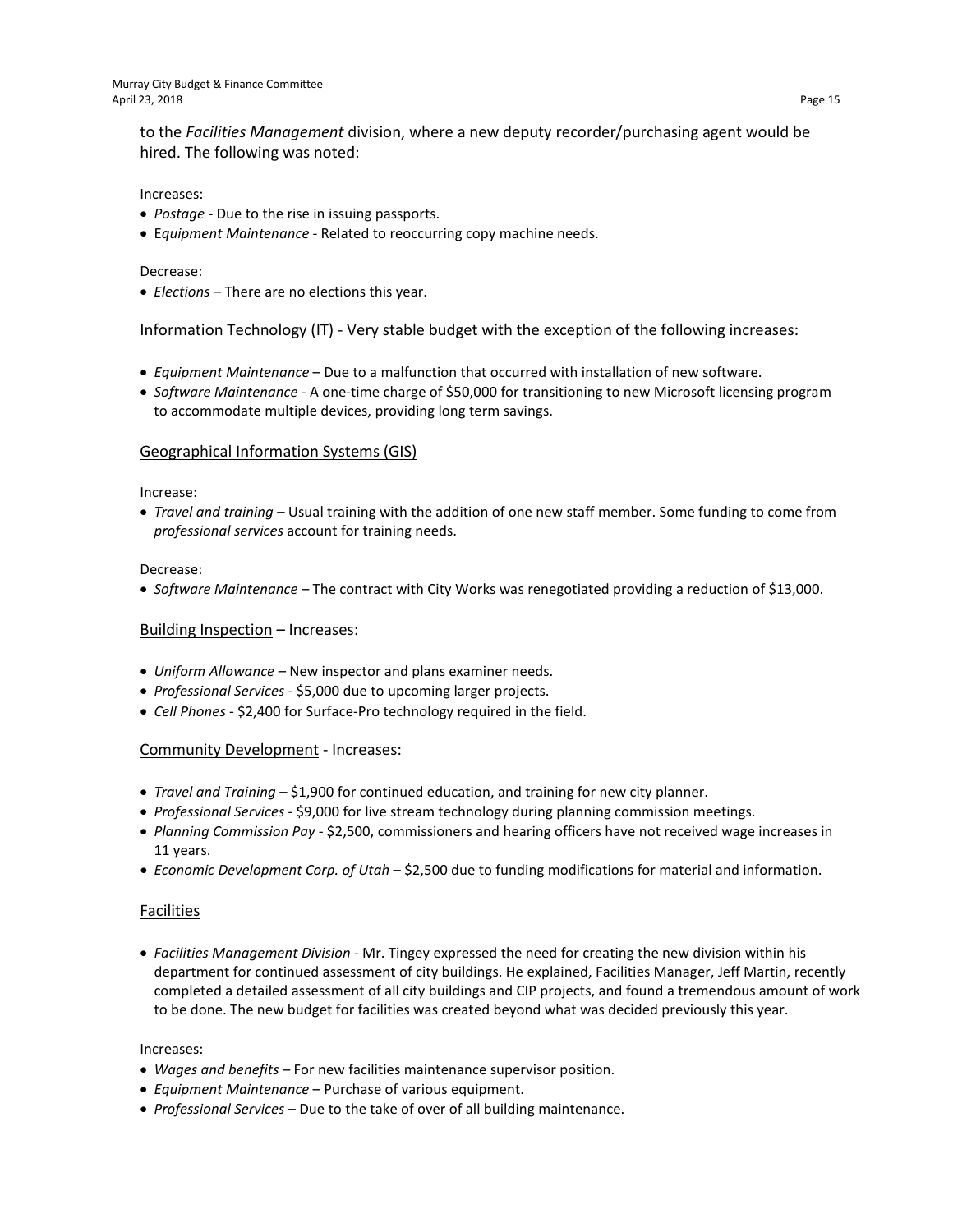#### Decreases:

• *Operations, Public Services* – Due to the elimination of a previous maintenance contract, the parks department would now conduct all building maintenance services for the city. As a result, a great reduction of \$150,000 was noted in the *Buildings and Grounds Maintenance* account.

Mr. Tingey stressed the importance of attaining the new facilities maintenance supervisor position and said upon approval of the budget, the new person could also provide backup in the absence of other employees.

## **Redevelopment Agency Fund (RDA**) – Tim Tingey

Last year's bond was utilized to acquire property in the downtown area, therefore, funds remain for expending. Budget information for the following areas were noted:

## Central Businesses District

Utilizing existing bond funds, a carry forward may be needed if all pertaining properties are not acquired this year. *Revenue* of \$4,621,000 was noted for continued property acquisition expenditures. The following accounts were reviewed:

- *Tax Increment Rebate* Related to the *Murray School District* who receives \$400,000 per year from the city, which is nearly half of the amount received in the area, and goes directly to the school district. Mr. Tingey stressed the need for replenishing the fund.
- *Land expenses -* He noted \$3.4 million for current land acquisitions, however, funds do not reflect the expense for the 2018-2019 budget year because the hope is to have all property acquired by then.

## Fireclay

- *Tax Increment Rebate Murray School District -* Mr. Tingey noted \$119,000 and explained 12% of collected funds in the area, go directly to the school district, from the city. Funding fluctuates from year to year - last year funds totaled \$106,000.
- *Redevelopment Activity - Private Reimbursement* With three redevelopment agreements in place, three reimbursements are necessary, based on the revenue value of that project. After this years' completed evaluation the city would pay reimbursements totaling \$443,000, therefore, projections for 2018-1019 were noted as \$470,000.

## East Vine Street and Cherry Street

A status quo budget was reported for both redevelopment areas, however, a 'hair cut provision' was noted with both agreements. This means the city received less funding than five years ago, due to the percentage the city attains. He recapped Murray School District receives a share of all the increment in all five RDA areas, and noted the following:

• *Tax Increment Rebate* - *Murray School District -* Mr. Tingey voiced his projections that one quarter of the city's tax increment financing from RDA areas are given to the school district. From the current budget year a total of \$638,000 would be paid next month, in full, to the school district. He said the contribution was very important because the school district is an important participant in our community - with important partnerships. Therefore, he hoped the school district would always realize the city does pay a good portion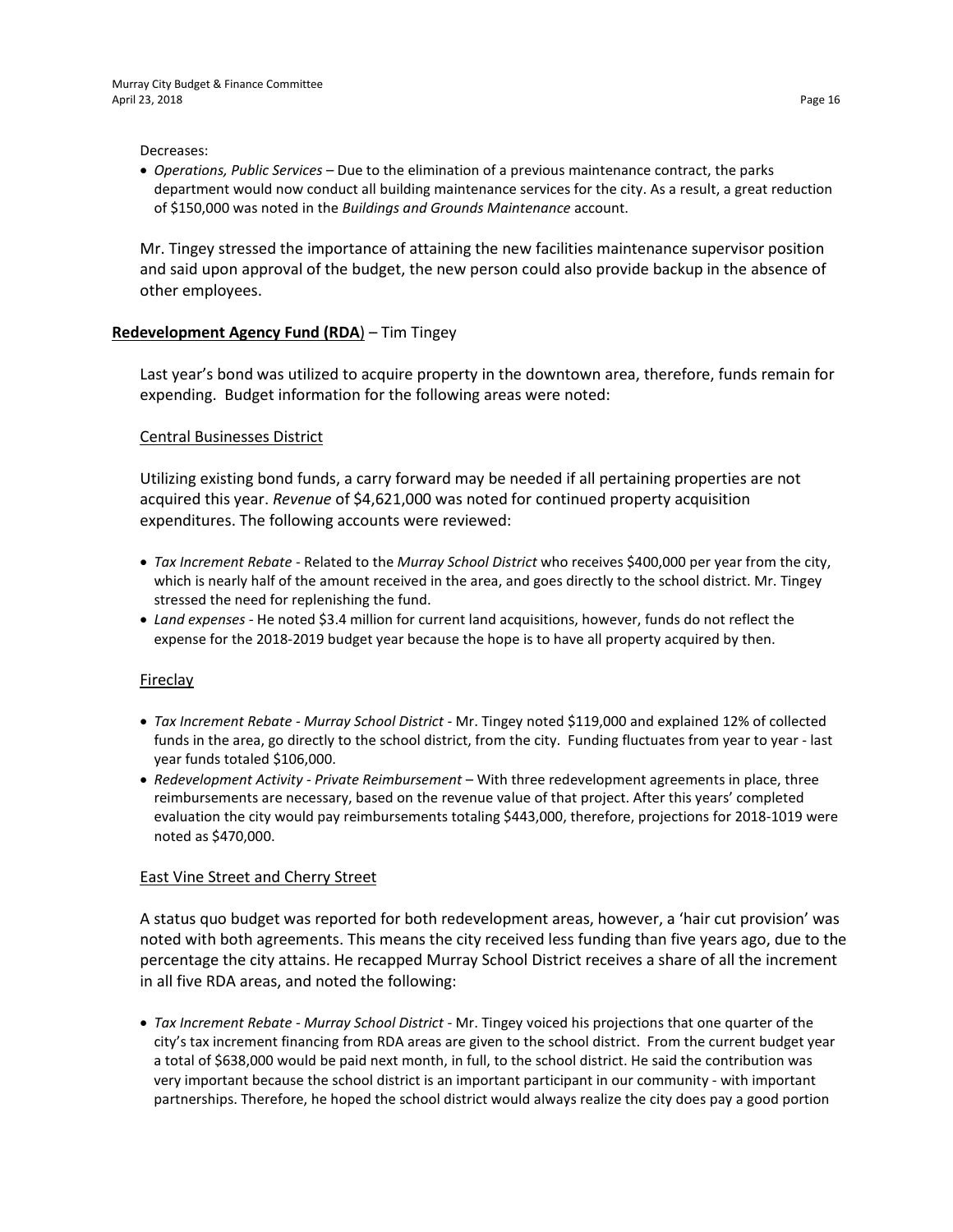of the increments to them.

Mr. Nicponski wondered what the current budget was for the school district. Mr. Tingey was not certain. Mr. Brass alluded, out of every \$100 attained in property tax money - the city receives just \$13 and the school district collects \$55.

## Smelter Site

• *Redevelopment Area -Low Income Housing –* the primary area would utilize \$175,000 for projects, in partnership with Neighbor Works.

## Capital Improvement Project (CIP) Fund

- *Vehicle and Equipment Replacement Program – Equipment* Mr. Tingey noted \$300,000 for GIS and \$20,000 for IT, due to a number of projects related to increasing storage, backup software, upgrades, content management, scanners, server replacements, licensing programs, and door security systems.
- *Facilities –* Several large projects were noted totaling \$700,000. For example, leisure pool and deck replacement, replaster outdoor pool, HVAC repair at city hall, sprinkling system at the Murray Mansion and chapel, roof repair and replacement on the police substation and central garage, to name a few.
- *Major City-Wide Improvement - Professional Services –* The developer settlement with Dakota Pacific and J.R. Miller Group is ongoing. A request for documentation was made by the city and the hope is to keep costs below \$1.2 million as the legal process continues. A discussion occurred about the history of events regarding the relationship with J.R. Miller, related to specific projects, and the future use of funds which could total \$1 million per year once the settlement was completed.

## **Mayor's Office** – Doug Hill

Four changes for the next fiscal year were noted:

- *Wages and benefits –* Related to the recent compensation study.
- *Car Allowance* As previously addressed in the meeting.
- *Mayor's Special Projects* Scholarship funds are awarded to one Murray High school student, and one Cottonwood High student. The Mayor proposed two students from each school this year.
- *Professional Services* Wages for lobbyists and new intern increased from \$50,000 to \$90,000. Mr. Hill explained the current budget of \$50,000 coming into the new administration in January of 2018 was found to be inadequate, and less than the previous year. Therefore, an arrangement was made to employ them for 6 months this year from January 1, 2019 to July 1, 2019 until contracts are renegotiated. The intern received \$10,000, and two lobbyist received \$20,000 each. Additional funds would be put aside for next year's budget and a review of the budget would be considered at that time. He noted the going rate comparatively was \$40,000 each, per year. A discussion occurred about requesting future lobbyists to lobby for Salt Lake County.

# **Council Office** – Janet M. Lopez

- *Staffing –* All levels would remain the same.
- *Wages and Benefits* Increases occurred earlier in the year and would not change.
- *Miscellaneous account* A minor decrease occurred, due to an error in excess of funds the past year. The account was adjusted down to \$6,500.

Ms. Lopez noted the mayor made no changes to the council budget, and changes could be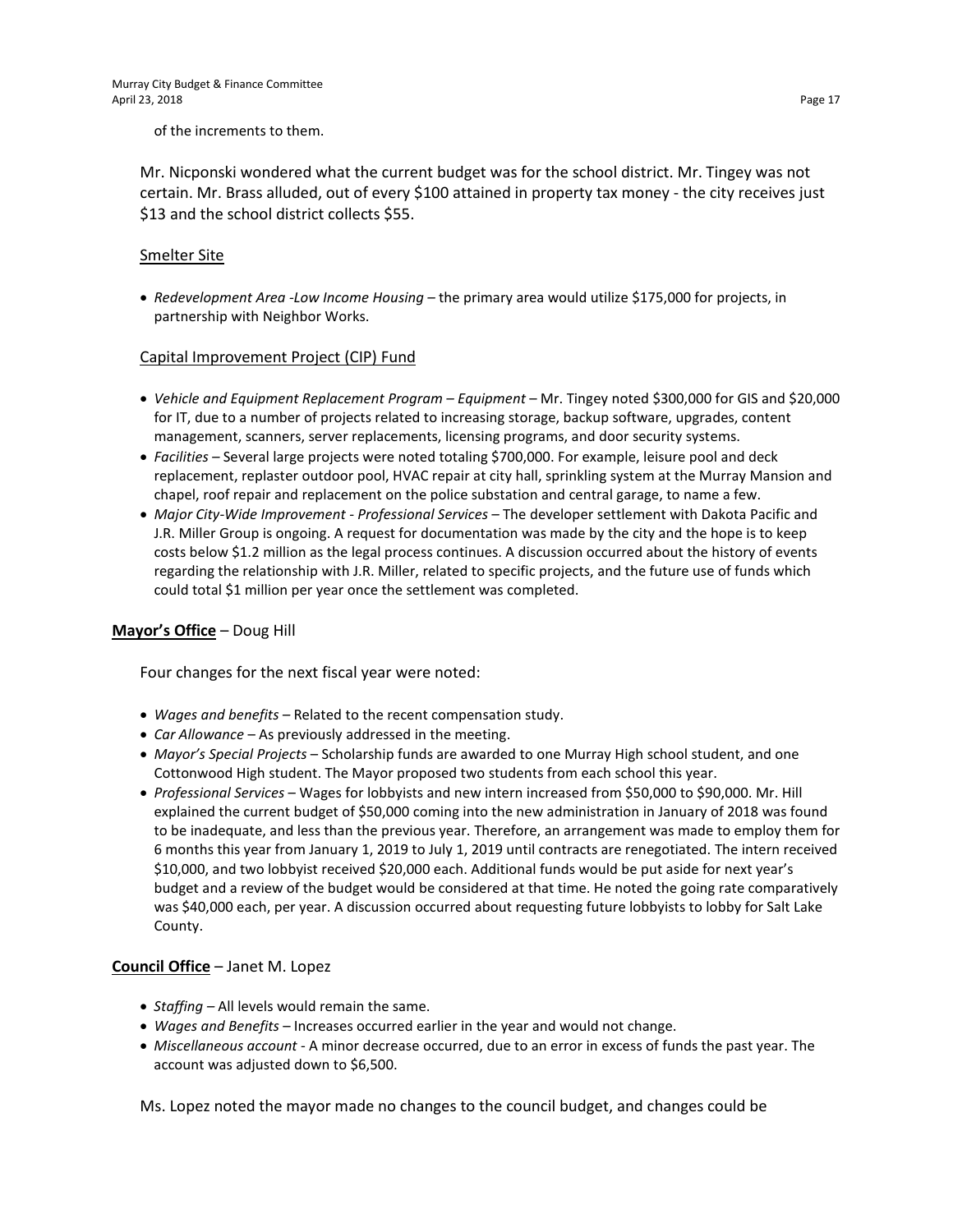suggested by the council if necessary.

Ms. Turner wondered what the process would be if council wages were increased. Ms. Lopez replied an ordinance would be written by City Attorney Critchfield, and presented to the Finance Director Steck for review. Mr. Brass noted if a request for an increase occurred mid-year, a budget opening would be required.

## **Finance Department** – Danyce Steck

There were no changes to report.

## **Non-Departmental** - Danyce Steck

Operations:

- *Boys and Girls Club –* The total contribution was noted as \$100,000.
- *Retiree Insurance –* A number of people are coming off the plan, so a slight reduction occurred.

A discussion occurred about why contributions to the Boys and Girls Club increased. Mayor Camp explained instead of honoring a request to waive permit fees for reconstruction, the city would support the club with a contribution increase, which was actually the same amount granted in previous years.

## **Debt Service** – Danyce Steck

The FY 2019 budget includes debt service for the following outstanding bonds or obligations:

- *UTOPIA –* Detailed information was provided regarding the city's calculated obligation of 12.32%
- *2009 Sales Tax Revenue Bond* (Fire Station 82 and 83)
- *2018 Sales Tax Revenue Bond* (Fire Station 81)

A discussion occurred when Mr. Hales mentioned the city's obligation to UTOPIA would end in 2040. Ms. Steck confirmed and provided updated information regarding the organization, their plans to help cities buildout commercially and residentially, by providing service agreements, related to credit ratings, UIA bonds, and franchise fees, in exchange for profit sharing. Mr. Brass was curious about the legalities of such contracts. Ms. Steck shared details regarding future take rates for the city, and her analysis compared to what other cities decided to do, including Layton City, Orem and West Valley City. The conversation continued about technology, fiber optic speed, small cell wireless facilities, connection commitments, and the possibility of future bonding, in order to help the city build UTOPIA out. The council agreed further discussion was needed in the future.

# **Transfers out** – Danyce Steck

- *Capital Projects Transfer –* Ms. Steck noted the request to increase the *sidewalk* budget to \$400,000, therefore, she would decrease the Capital Project transfer by that amount.
- *Golf Transfer* \$60,000 for subsidized operations.

Ms. Steck expressed concern about the Golf Course Fund because the business was not thriving. A discussion occurred about the possibility of making it part of the General Fund if the industry does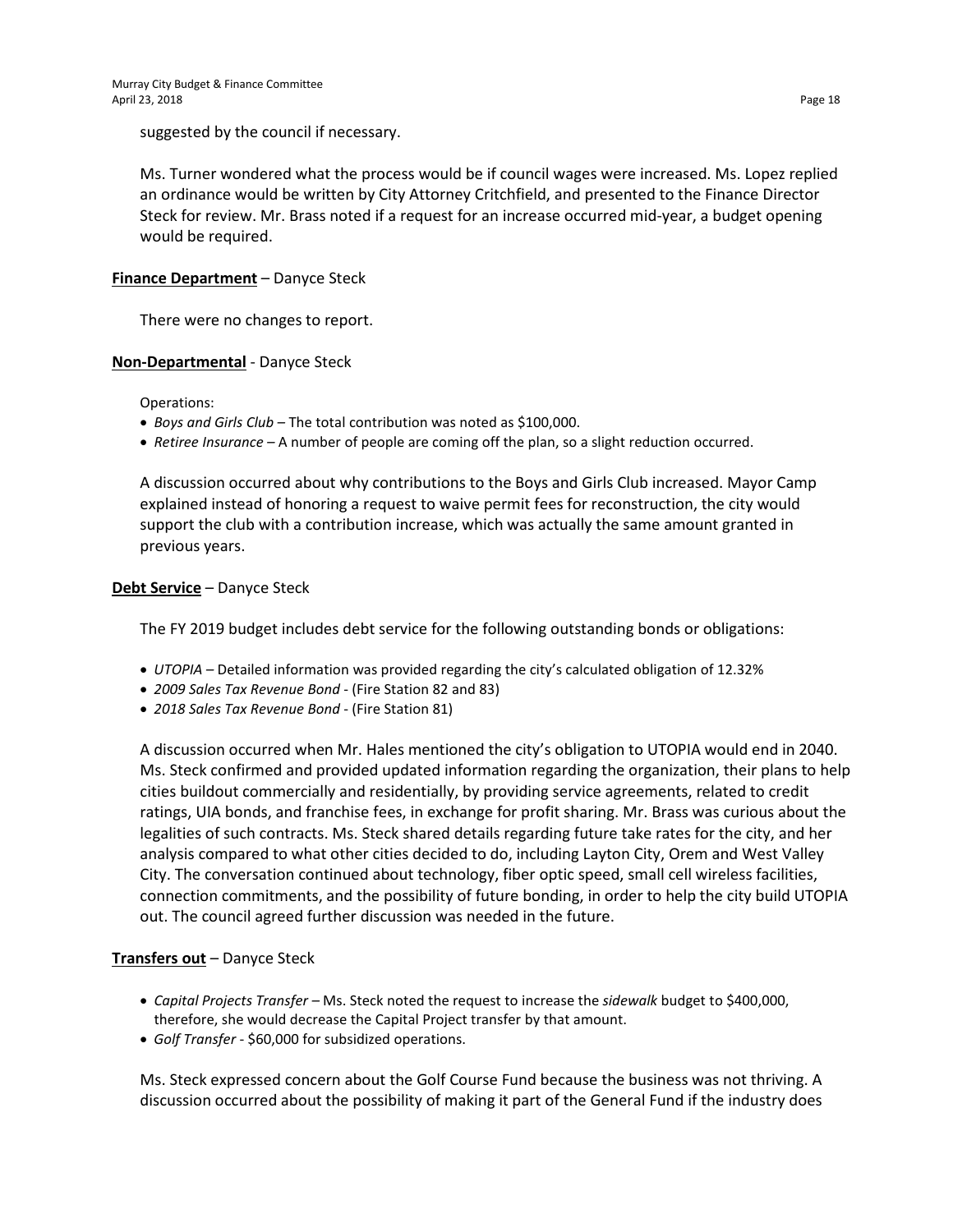not rebound. The hope for a productive summer was noted, due to the new driving range, and irrigation system, which would provide great improvements, however, Ms. Steck said changing it to a recreational service might be wise.

Mr. Hill thought it would be helpful to review steps and procedures regarding future deadlines, council meeting and public hearing dates, and the timeframe for public process formalities as related to the amended tentative budget, final budget consideration, and property tax increase. Dates were noted from May 15, through August 2018, which included Truth and Taxation hearings, and neighborhood meetings. Ms. Steck provided the above information, as well as, when wage adjustments would occur, and procedures should budget changes or property tax increase changes be requested by the council.

The council and Ms. Steck agreed communication with constituents during neighborhood meetings would be important, not only for listening points, but for conveying the city's mission. Mr. Nicponski agreed it was important to explain the value in retaining qualified public safety workers, and the consequences for not having qualified people.

Mr. Brass agreed but recounted a hostile experience 12 years ago when the city proposed a property tax increase - during the initial meeting. However, once details were shared about where money comes from, how funds are utilized and what citizen's gain with improved infrastructure, there was a calm understanding.

Ms. Steck noted the city invests financially in quality training for employees including public safety employees, only to lose them to other cities that offer higher pay. Therefore, retaining qualified employees, firemen and police officers was imperative.

# **MCEA** – Julia Pehrson

After a rough year, MCEA is moving forward with renewed checks and balances in place. The association, continues serving 253 members, for things like, sending flowers, offering a cancer research luncheon, conducting holiday parties, and sponsoring functions like the golf tournament to name a few. In addition, they hope to participate in the Festival of Trees this year – to honor the late Mayor Eyre.

Compensation, the rise in costs of living and healthcare, turnover rates, and tuition increases were noted as employee concerns. However, Ms. Pehrson reported members are aware of upcoming wage adjustments and believe the future is looking bright. She thanked the council for their continued support.

Mayor Camp understood employees were very, very anxious and identified with their concerns. He hoped they would understand it was a process the city had to go through and compensation adjustments would be completed.

## **Police Department** – Craig Burnett

There was no significant change from last year, other than the following:

• *Staffing –* A request for one additional police officer and two crossing guards.